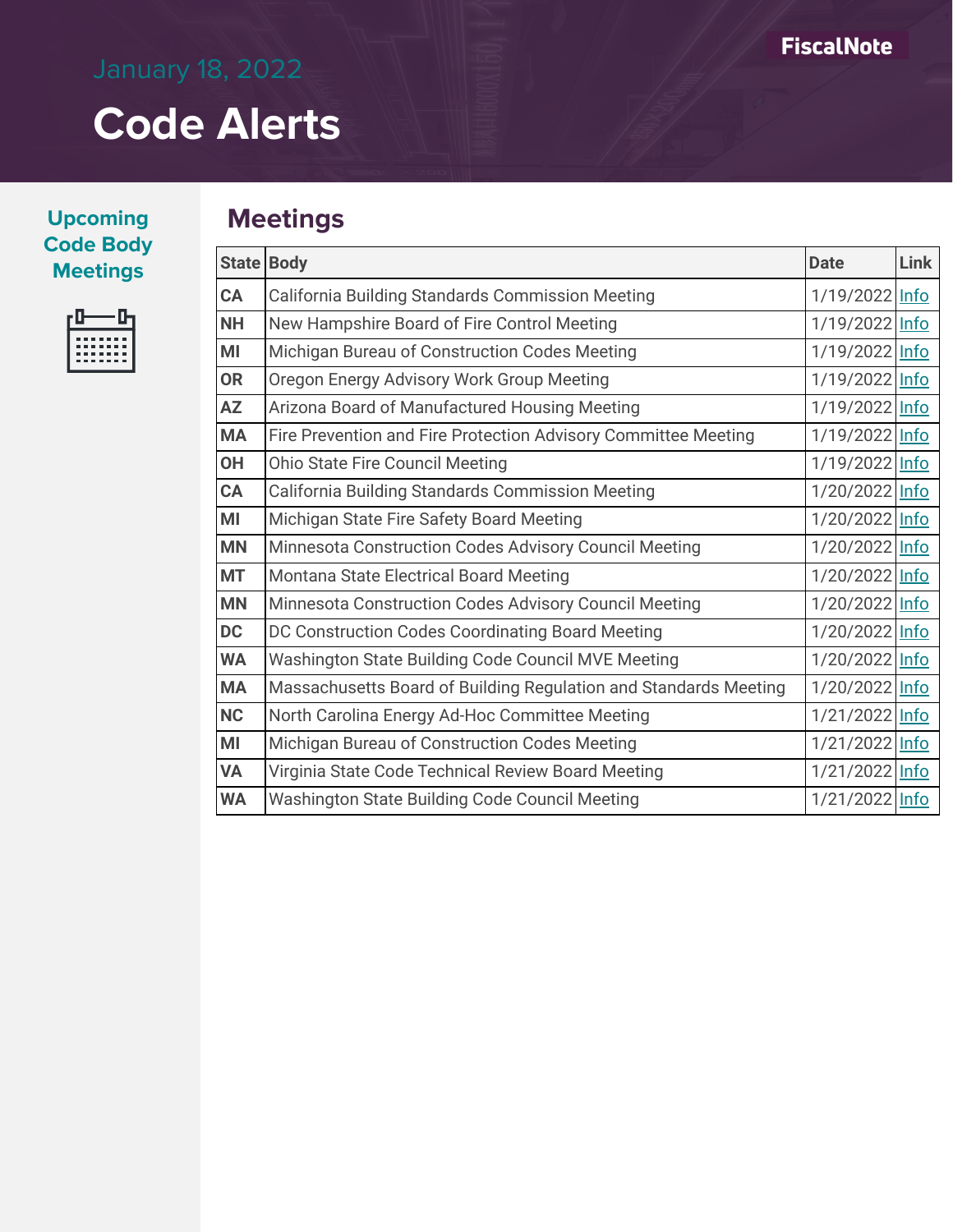#### **Recent Activity Alerts**

### **Building**

| <b>State</b>                                                                                                                                                                                                                                                                                                                                                                                                                                     | <b>Date</b> | <b>Title</b>                                                                                                                                                                                                                                                       |
|--------------------------------------------------------------------------------------------------------------------------------------------------------------------------------------------------------------------------------------------------------------------------------------------------------------------------------------------------------------------------------------------------------------------------------------------------|-------------|--------------------------------------------------------------------------------------------------------------------------------------------------------------------------------------------------------------------------------------------------------------------|
| <b>Washington</b>                                                                                                                                                                                                                                                                                                                                                                                                                                |             | 1/13/2022 IBC 2021 Adoption                                                                                                                                                                                                                                        |
| Washington has filed a proposed rule that adopts the 2021 edition of the International Building<br>Code, published by the International Code Council, with state amendments to incorporate<br>proposed changes as adopted by the Washington State Building Code Council. The rules will<br>provide increased clarity and life safety measures for building construction in Washington<br>State. The date of intended adoption is April 15, 2022. |             |                                                                                                                                                                                                                                                                    |
| Massachusetts                                                                                                                                                                                                                                                                                                                                                                                                                                    |             | 1/20/2022 10th Edition Discussions                                                                                                                                                                                                                                 |
|                                                                                                                                                                                                                                                                                                                                                                                                                                                  |             | On January 20, the Board of Building Regulations and Standards will discuss and vote on the<br>10th Edition of the proposed Existing Building Code. They will also discuss and vote on 10th<br>Edition proposed amendments from the Structural Advisory Committee. |

**North Carolina** | 1/13/2022 [Proposed Rule Radon](https://www.ncosfm.gov/media/2604/open)

The North Carolina Building Code Council is considering a proposed rule that would provide guidance on the design and installation of radon mitigation systems and their activation.

## **Fire**

| <b>State</b>      | <b>Date</b> | Title                       |
|-------------------|-------------|-----------------------------|
| <b>Washington</b> |             | 1/13/2022 IFC 2021 Adoption |

Washington has filed a proposed rule that adopts the 2021 edition of the International Fire Code, published by the International Code Council, with state amendments to incorporate proposed changes as adopted by the Washington State Building Code Council. The rules will provide increased clarity and life safety measures for building construction in Washington state. The date of intended adoption is April 15, 2022.

## **Electrical/Plumbing**

| <b>Date</b> | <b>Title</b>                                                                                   |
|-------------|------------------------------------------------------------------------------------------------|
|             | 1/13/2022 Proposed Rule Electrical Code                                                        |
|             | The North Carolina Building Code Council is considering a proposed rule that is                |
|             | recommending the effective date for application of the 2020 State Electrical Code to one- and  |
|             | two-family dwellings be established as November 1, 2022.                                       |
|             | 1/13/2022 Proposed Rule IPC Elevators                                                          |
|             | The North Carolina Building Code Council is considering a proposed rule that would align the   |
|             | North Carolina Plumbing Code requirement with the 2018 International Plumbing Code             |
|             | regarding hydraulic elevator pits. It would also eliminate an issue being created by one local |
|             | interpretation of the sentence proposed for deletion.                                          |
|             |                                                                                                |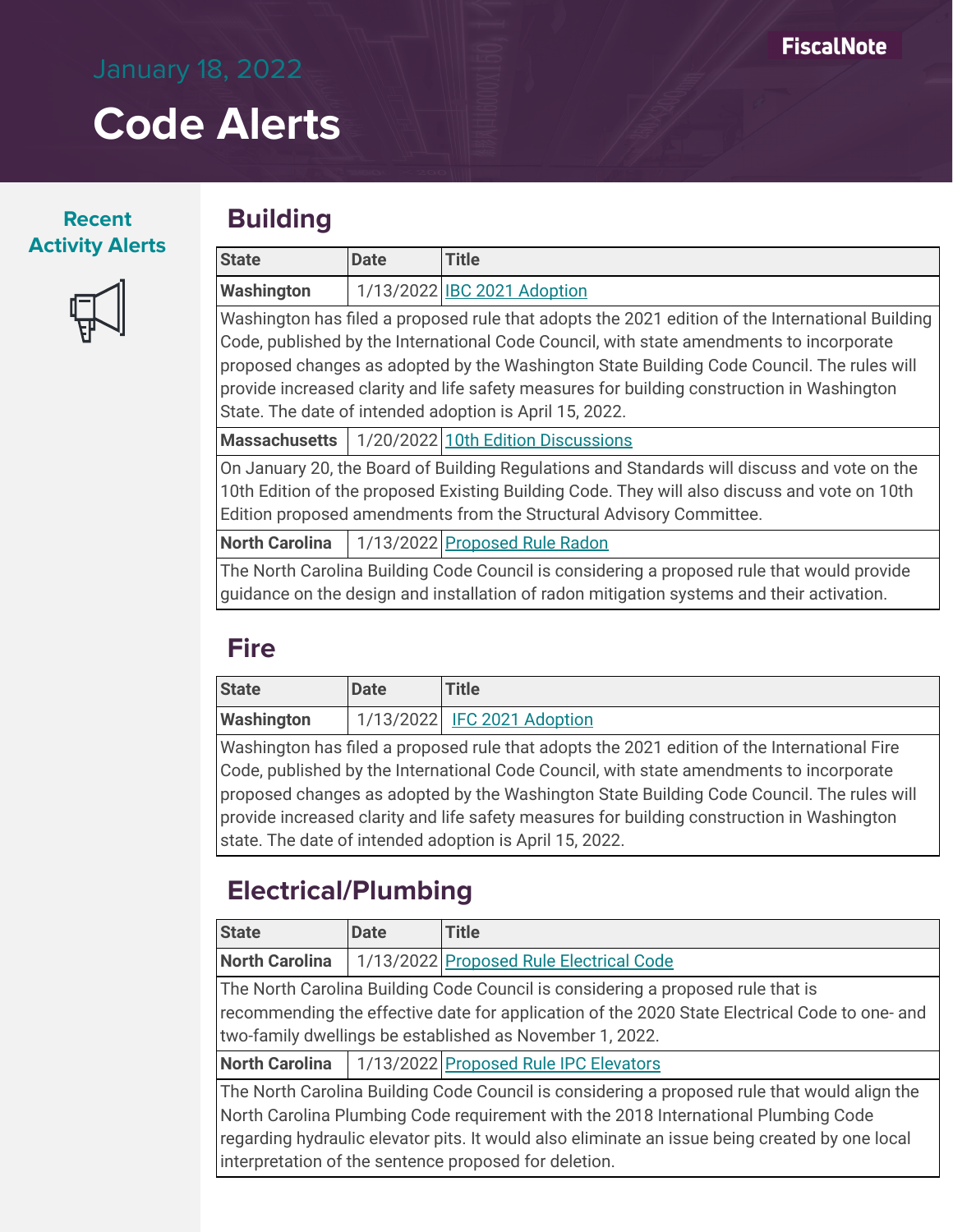### **Recent Activity Alerts**



## **Misc.**

| <b>State</b>        | <b>Date</b>                                                                                  | <b>Title</b>                                                                                    |  |  |  |  |
|---------------------|----------------------------------------------------------------------------------------------|-------------------------------------------------------------------------------------------------|--|--|--|--|
| Georgia             | 1/1/2022                                                                                     | <b>New 2022 Georgia Amendments</b>                                                              |  |  |  |  |
|                     |                                                                                              | The Department of Community Affairs has adopted 2022 Georgia Amendments to the 2018             |  |  |  |  |
|                     | International Building Code, 2018 International Fuel Gas Code, 2018 International Plumbing   |                                                                                                 |  |  |  |  |
|                     |                                                                                              | Code and the 2015 International Energy Conservation Code effective January 1, 2022.             |  |  |  |  |
| <b>Pennsylvania</b> | 2/14/2022                                                                                    | 2018 ICC Code Adoption                                                                          |  |  |  |  |
|                     |                                                                                              | The Pennsylvania Uniform Construction Code is adopting the 2018 ICC Codes (2017 NEC) on         |  |  |  |  |
| February 14, 2022.  |                                                                                              |                                                                                                 |  |  |  |  |
| <b>Washington</b>   | 10/15/2021                                                                                   | <b>Emergency Rule: Heat Pumps WSR 21-22-014</b>                                                 |  |  |  |  |
|                     |                                                                                              | The Building Code Council has filed a rule to modify requirements in chapter 51-11R WAC to      |  |  |  |  |
|                     |                                                                                              | allow the partial installation of heat pumps to receive the credit allotted under Table C406.3  |  |  |  |  |
|                     |                                                                                              | during the current lack of compressors and/or parts. The State Building Code Council was        |  |  |  |  |
|                     |                                                                                              | notified by the industry that because of the current global microchip shortage, they are not    |  |  |  |  |
|                     |                                                                                              | able to obtain the outdoor portion of residential heat pumps. Because the equipment is a        |  |  |  |  |
|                     |                                                                                              | frequently installed component to achieving the required energy credits in the residential      |  |  |  |  |
|                     |                                                                                              | energy code, there is a concern that projects already permitted and in construction will not be |  |  |  |  |
|                     |                                                                                              | able to obtain a certificate of occupancy, which in turn can also affect the financing. This    |  |  |  |  |
|                     |                                                                                              | emergency rule is being adopted to specify that homes can still receive the certificate of      |  |  |  |  |
|                     | occupancy and the required energy credits while still waiting on installation of the outdoor |                                                                                                 |  |  |  |  |
|                     | compressor unit.                                                                             |                                                                                                 |  |  |  |  |
| <b>Washington</b>   | 1/18/2022                                                                                    | 2021/2022 Code Review and Adoption Schedule                                                     |  |  |  |  |
|                     | The Washington State Building Code Council has posted the 2021/2022 Code Review and          |                                                                                                 |  |  |  |  |
| Adoption Schedule.  |                                                                                              |                                                                                                 |  |  |  |  |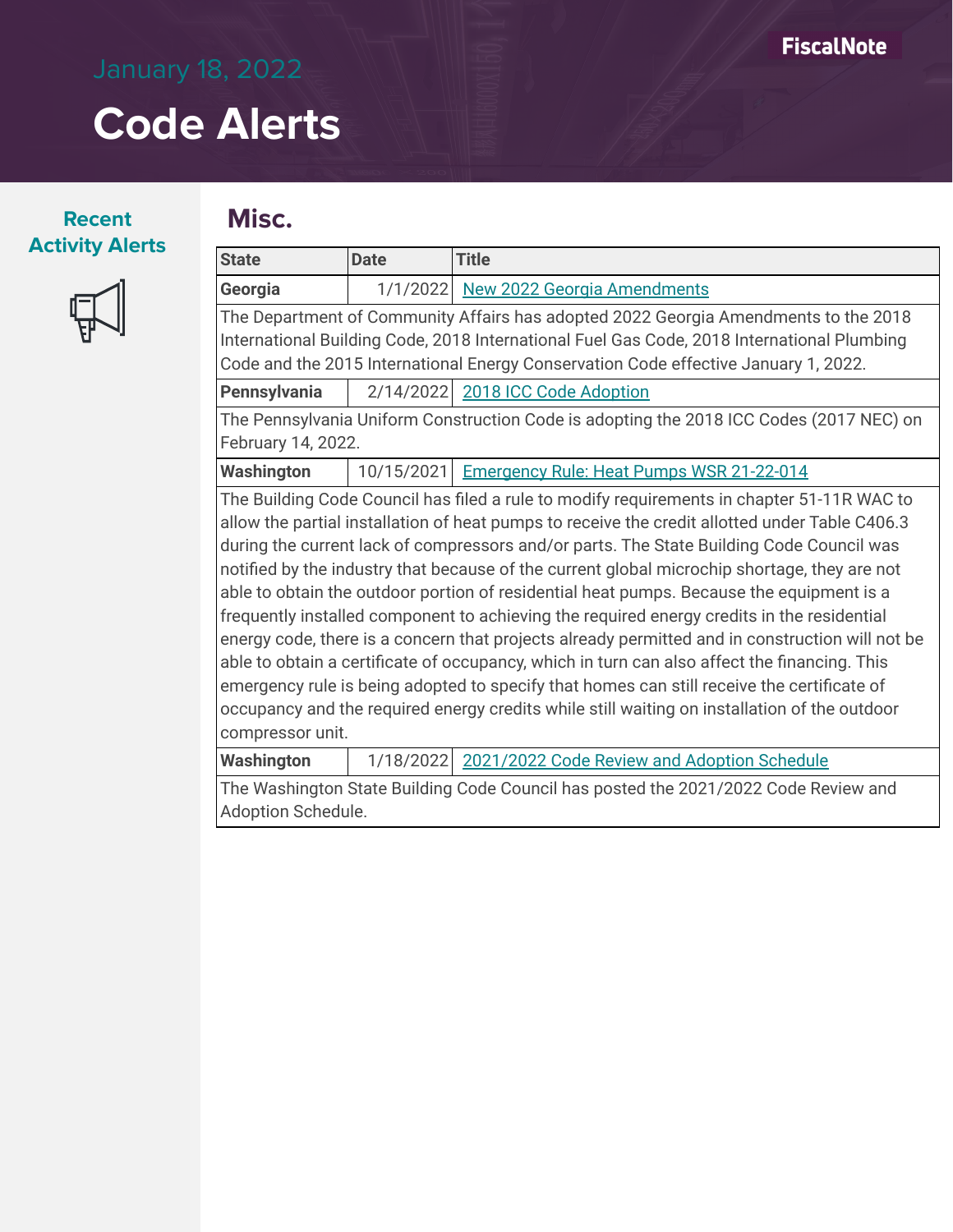# **Code Alerts**

**Legislation**

|              |            |                                                                                                    | <b>Primary</b> |                                 |             |
|--------------|------------|----------------------------------------------------------------------------------------------------|----------------|---------------------------------|-------------|
| State Bill # |            | <b>Bill Title</b>                                                                                  | <b>Sponsor</b> | <b>Last Action</b>              | <b>Date</b> |
|              |            | "Authorizing the Fire Commission                                                                   |                |                                 |             |
|              | $H$ B      | to promulgate a legislative rule                                                                   | Geoff          |                                 | Jan 18,     |
| WV           | 4143       | relating to the State Building Code"                                                               | Foster         | Filed for introduction          | 2022        |
|              |            | This bill would add an amendment to the State Building Code, 87 CSR 04, paragraph 4.1.f.1, by      |                |                                 |             |
|              |            | striking out everything after the word "shall" and inserting in lieu thereof: "conform to the 2009 |                |                                 |             |
|              |            | edition of the International Energy Conservation Code.                                             |                |                                 |             |
|              |            | "Concerning the creation of                                                                        |                | Scheduled for hearing           |             |
|              | $H$ B      | affordable and sustainable                                                                         | Amy            | in House Committee on Jan 18,   |             |
| <b>WA</b>    | 2020       | housing in the state."                                                                             | Walen          | <b>Local Government</b>         | 2022        |
|              |            | This bill adds a new section providing that any city or county planning under RCW 36.70A.040       |                |                                 |             |
|              |            | must enact sustainable housing programs providing for the development for new, certified           |                |                                 |             |
|              |            | sustainable housing. Standards set by local design review boards must allow for buildings          |                |                                 |             |
|              |            | constructed with passive house, LEED, or living building challenge certifications.                 |                |                                 |             |
|              |            | "Concerning a compliance                                                                           |                |                                 |             |
|              |            | pathway specific to                                                                                |                | Scheduled for public            |             |
|              |            | emissions-intensive,                                                                               |                | hearing in the House            |             |
|              |            | trade-exposed businesses for                                                                       |                | Committee on                    |             |
|              |            | achieving their proportionate share                                                                |                | <b>Environment &amp; Energy</b> |             |
|              | $H$ B      | of the state's emissions reduction                                                                 | Joe            | at 8:00 AM (Subject to          | Jan 18,     |
| <b>WA</b>    | 1682       | limits through 2050."                                                                              | Fitzgibbon     | change).                        | 2022        |
|              |            | This bill adds that for the year beginning January 1, 2035, the benchmark for each                 |                |                                 |             |
|              |            | emissions-intensive, trade-exposed facility is 88 percent of the facility's carbon intensity       |                |                                 |             |
|              |            | baseline. For each year beginning January 1, 2036, until January 1, 2050, the benchmark for        |                |                                 |             |
|              |            | each emissions intensive, trade-exposed facility is six percent below the percentage of no cost    |                |                                 |             |
|              |            | allowances awarded during the preceding year.                                                      |                |                                 |             |
|              | <b>SB</b>  | "Fire Commission rule relating to                                                                  | Dave           |                                 | Jan 17,     |
| <b>WV</b>    | <u>304</u> | <b>State Building Code"</b>                                                                        | Sypolt         | Filed for introduction          | 2022        |
|              |            | This bill would add an amendment to the State Building Code, 87 CSR 04, paragraph 4.1.f.1, by      |                |                                 |             |
|              |            | striking out everything after the word "shall" and inserting in lieu thereof: "conform to the 2009 |                |                                 |             |
|              |            | edition of the International Energy Conservation Code.                                             |                |                                 |             |
|              |            |                                                                                                    |                | <b>Read First Time and</b>      |             |
|              |            |                                                                                                    |                | referred to the                 |             |
|              |            | " An act relating to the installation                                                              |                | Committee on General,           |             |
|              |            | of fireblocking in single-family                                                                   | Casey          | Housing, and Military           | Jan 13,     |
| VT           | H 619      | dwellings"                                                                                         | Toof           | <b>Affairs</b>                  | 2022        |
|              |            | This bill proposes to require all new and existing single-family dwellings to have fireblocking    |                |                                 |             |
|              |            | installed before they are sold.                                                                    |                |                                 |             |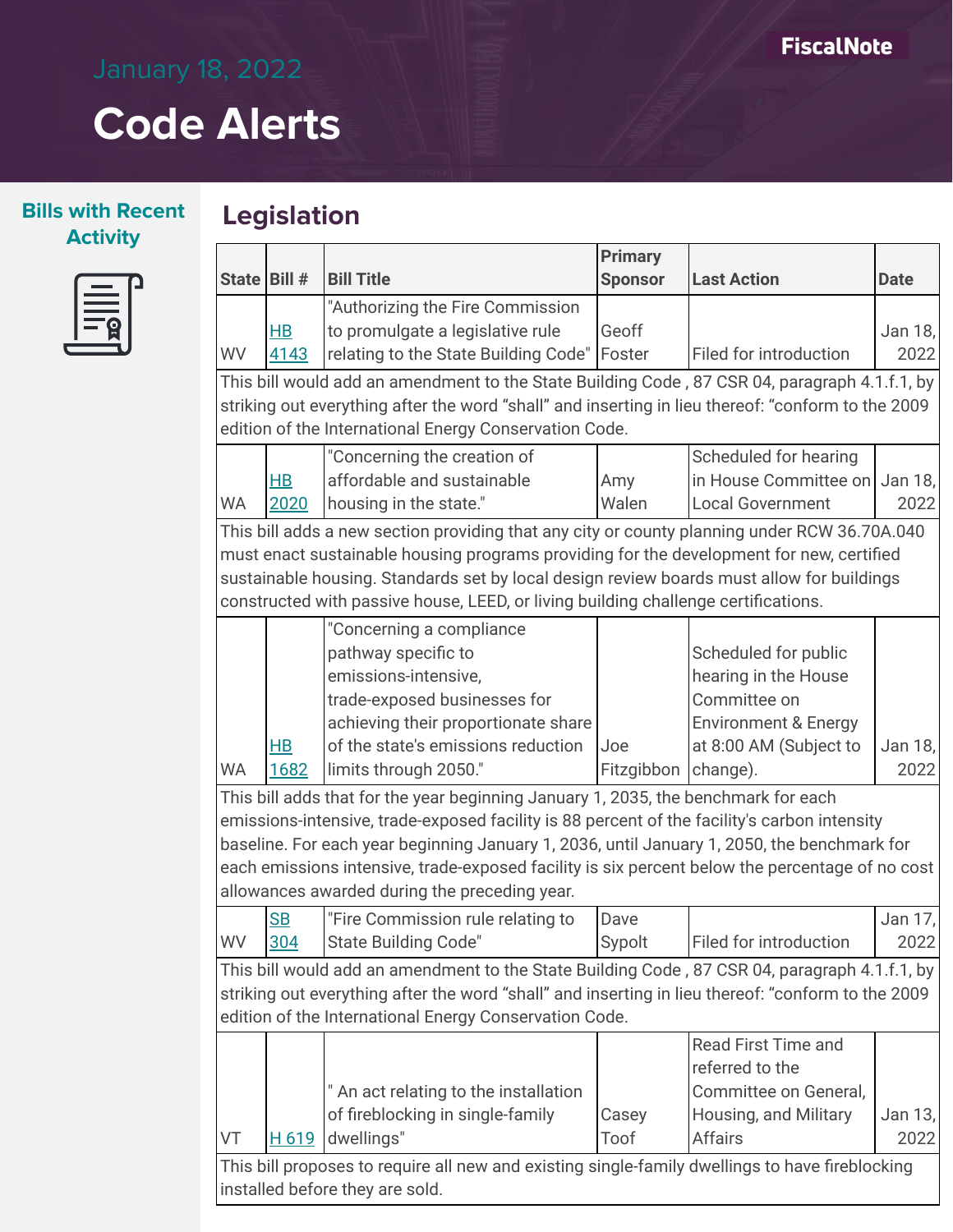### **FiscalNote**

## **Code Alerts**

#### **Bills with Recent Activity**



|                                                                                           |                                                                                                    |                                                                                                |                  | <b>Read First Time and</b> |         |  |  |  |
|-------------------------------------------------------------------------------------------|----------------------------------------------------------------------------------------------------|------------------------------------------------------------------------------------------------|------------------|----------------------------|---------|--|--|--|
|                                                                                           |                                                                                                    |                                                                                                |                  | referred to the            |         |  |  |  |
|                                                                                           |                                                                                                    | " An act relating to jurisdiction                                                              | Scott            | Committee on Energy        | Jan 13, |  |  |  |
| VT                                                                                        | H 594                                                                                              | over building energy codes"                                                                    | Campbell         | and Technology             | 2022    |  |  |  |
|                                                                                           | This bill proposes to change the name of the Department of Public Safety, Division of Fire         |                                                                                                |                  |                            |         |  |  |  |
|                                                                                           |                                                                                                    | Safety, to the Division of Fire and Building Safety and give it jurisdiction over the          |                  |                            |         |  |  |  |
|                                                                                           |                                                                                                    | implementation of Vermont's energy codes, the Residential Building Energy Standards (RBES),    |                  |                            |         |  |  |  |
|                                                                                           |                                                                                                    | and the Commercial Building Energy Standards (CBES). Currently, the Division has jurisdiction  |                  |                            |         |  |  |  |
|                                                                                           |                                                                                                    | over all other codes related to building safety, but the Public Service Department (PSD)       |                  |                            |         |  |  |  |
|                                                                                           |                                                                                                    | develops and maintains the RBES and CBES. The Division and the PSD shall coordinate as         |                  |                            |         |  |  |  |
|                                                                                           |                                                                                                    | necessary to administer and update Vermont's energy codes. The bill would expand the           |                  |                            |         |  |  |  |
|                                                                                           |                                                                                                    | Division's jurisdiction to over both energy codes and single-family housing.                   |                  |                            |         |  |  |  |
|                                                                                           |                                                                                                    |                                                                                                |                  | Public hearing in the      |         |  |  |  |
|                                                                                           |                                                                                                    |                                                                                                |                  | Senate Committee on        |         |  |  |  |
|                                                                                           | <b>SB</b>                                                                                          | "Reducing greenhouse gas                                                                       | Joe              | Environment, Energy &      | Jan 13, |  |  |  |
| <b>WA</b>                                                                                 | 5722                                                                                               | emissions in buildings."                                                                       | Nguyen           | Technology at 10:30 AM.    | 2022    |  |  |  |
|                                                                                           |                                                                                                    | This bill provides that by December 1, 2023, the department must adopt by rule a state energy  |                  |                            |         |  |  |  |
|                                                                                           |                                                                                                    | management and benchmarking requirement for tier 2 covered buildings. In developing energy     |                  |                            |         |  |  |  |
|                                                                                           |                                                                                                    | performance standards under this chapter, the department may establish targets for             |                  |                            |         |  |  |  |
|                                                                                           |                                                                                                    | greenhouse gas-adjusted energy use intensity to maximize reductions of greenhouse gas          |                  |                            |         |  |  |  |
|                                                                                           |                                                                                                    | emissions from the building sector.                                                            |                  |                            |         |  |  |  |
|                                                                                           |                                                                                                    | "Adds provisions relating to the                                                               |                  |                            |         |  |  |  |
|                                                                                           | H <sub>B</sub>                                                                                     | <b>International Swimming Pool</b>                                                             |                  | Referred: Economic         | Jan 13, |  |  |  |
| M <sub>O</sub>                                                                            | 1661                                                                                               | and Spa Code"                                                                                  | <b>Ron Hicks</b> | Development(H)             | 2022    |  |  |  |
|                                                                                           |                                                                                                    | This bill provides that to protect the public health, safety, and welfare, the International   |                  |                            |         |  |  |  |
|                                                                                           |                                                                                                    | Swimming Pool and Spa Code as it existed on May 1, 2021, is adopted as the county and          |                  |                            |         |  |  |  |
|                                                                                           |                                                                                                    | municipal swimming pool and spa code in this state.                                            |                  |                            |         |  |  |  |
|                                                                                           |                                                                                                    | "Buy Clean California Act:                                                                     |                  |                            |         |  |  |  |
|                                                                                           |                                                                                                    | eligible materials:                                                                            |                  |                            |         |  |  |  |
|                                                                                           | $\overline{AB}$                                                                                    | product-specific global                                                                        | <b>Steve</b>     | Re-referred to Com. on     | Jan 13, |  |  |  |
| CA                                                                                        | 1369                                                                                               | warming potential emissions."                                                                  | <b>Bennett</b>   | APPR.                      | 2022    |  |  |  |
|                                                                                           |                                                                                                    | Amends the Buy Clean California Act. This bill would define eligible materials to additionally |                  |                            |         |  |  |  |
|                                                                                           |                                                                                                    | include gypsum board, insulation, carpet and carpet tiles, ceiling tiles, and any other major  |                  |                            |         |  |  |  |
|                                                                                           | structural, high-impact architectural, civil, or high-impact materials for which there is either a |                                                                                                |                  |                            |         |  |  |  |
|                                                                                           |                                                                                                    | product category rule or an environmental product declaration. The bill would also require the |                  |                            |         |  |  |  |
|                                                                                           |                                                                                                    | department, by January 1, 2023, to establish and publish a maximum acceptable global           |                  |                            |         |  |  |  |
| warming potential for each category of eligible materials, set at the industry average of |                                                                                                    |                                                                                                |                  |                            |         |  |  |  |

product-specific global warming potential emissions for that material, expressed as specified.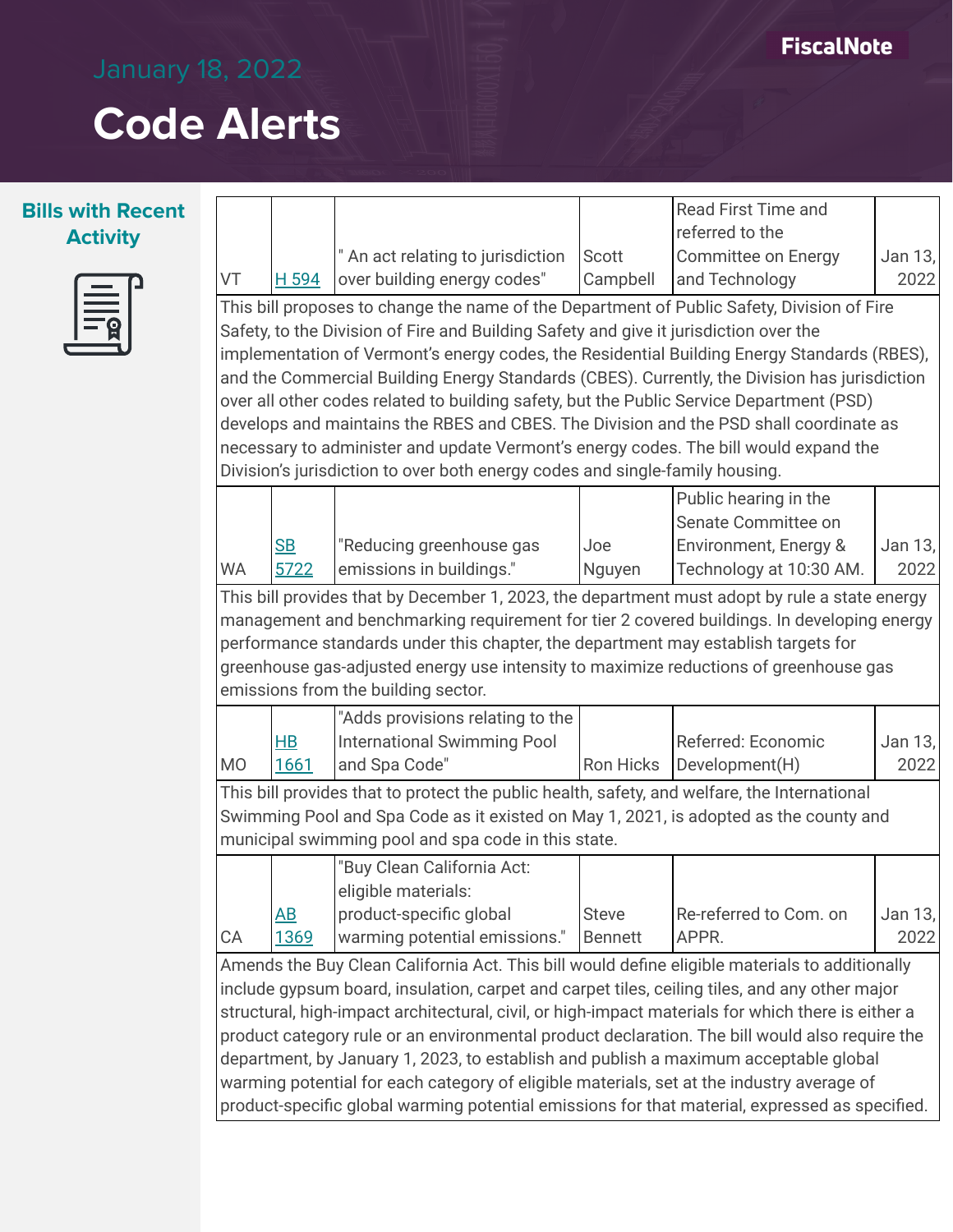### **FiscalNote**

# **Code Alerts**

| <b>Bills with Recent</b> |           |                  | "Uniform Statewide Building                                                                                                                                                                                                                                                                                                                                                                                                                                      | Alfonso                    | House: Committee                                                                      | Jan 12,         |
|--------------------------|-----------|------------------|------------------------------------------------------------------------------------------------------------------------------------------------------------------------------------------------------------------------------------------------------------------------------------------------------------------------------------------------------------------------------------------------------------------------------------------------------------------|----------------------------|---------------------------------------------------------------------------------------|-----------------|
| <b>Activity</b>          | VA        |                  | HB 885 Code; livability standards."                                                                                                                                                                                                                                                                                                                                                                                                                              | Lopez                      | <b>Referral Pending</b>                                                               | 2022            |
|                          |           |                  | Expands the list of provisions in the Uniform Statewide Building Code related to recognized<br>standards of health and safety required to be present in buildings and structures to include<br>standards related to (i) the accumulation and growth of mold, (ii) plumbing leaks or issues, (iii)<br>air conditioning and heating equipment and running hot water, and (iv) the removal of lead<br>paint and paint that is flaking.                              |                            |                                                                                       |                 |
|                          | VA        |                  | "Building energy use intensity;<br>reporting; reduction;<br>HB 998 requirements; incentives."                                                                                                                                                                                                                                                                                                                                                                    | <b>Kaye Kory</b>           | House: Committee<br><b>Referral Pending</b>                                           | Jan 12,<br>2022 |
|                          |           |                  | Allows localities to incentivize, by ordinance, the owner or operator of a building meeting<br>certain criteria, or an agent of such owner or operator, to report energy use intensity (EUI)<br>information and reduce EUI. The bill allows localities to set EUI requirements for certain<br>buildings and develop local incentive programs for increasing building energy efficiency.                                                                          |                            |                                                                                       |                 |
|                          | VA        |                  | "Energy efficiency standards;<br>more stringent energy<br>HB 905 efficiency requirements."                                                                                                                                                                                                                                                                                                                                                                       | Alfonso<br>Lopez           | <b>House: Committee</b><br><b>Referral Pending</b>                                    | Jan 12,<br>2022 |
|                          |           | make amendments. | Allows a locality by ordinance to create and require stretch codes, defined in the bill as energy<br>efficiency standards that are in addition to or more stringent than those in the Uniform<br>Statewide Building Code, and use them as an alternative means of compliance with a locality's<br>building requirements. The bill requires periodic review of the codes and allows the locality to                                                               |                            |                                                                                       |                 |
|                          | <b>MD</b> |                  | "Climate Crisis and<br>HB 171 Environmental Justice Act"                                                                                                                                                                                                                                                                                                                                                                                                         | Dave<br>Fraser-Hid<br>algo | <b>First Reading Economic</b><br><b>Matters and Environment</b><br>and Transportation | Jan 12,<br>2022 |
|                          |           |                  | Creates the Climate Crisis Infrastructure Fund to expand the use of clean energy sources and<br>energy efficiency in the electricity and other energy-consuming sectors, create a cleaner, more<br>just, and more efficient transportation sector throughout the state, fund resiliency against<br>climate change and weather events that have an impact on the lives of the citizens of the state<br>and its economy, and promote a transition to clean energy. |                            |                                                                                       |                 |
|                          | <b>MD</b> | <b>SB 81</b>     | "Charter Counties -<br><b>Enforcement of Local Building</b><br><b>Performance Laws (Building</b><br>Energy Performance Standards   Brian<br>Act of 2022)"                                                                                                                                                                                                                                                                                                        | Feldman                    | First Reading Education,<br>Health, and<br><b>Environmental Affairs</b>               | Jan 12,<br>2022 |
|                          |           |                  | This bill adds that a gross floor area means the total indoor property square footage measured<br>between the principal exterior surfaces of the enclosing fixed walls of a building<br>It adds that a county may provide for the enforcement of building energy performance laws by<br>civil fines not exceeding \$10 per square foot of gross floor area.                                                                                                      |                            |                                                                                       |                 |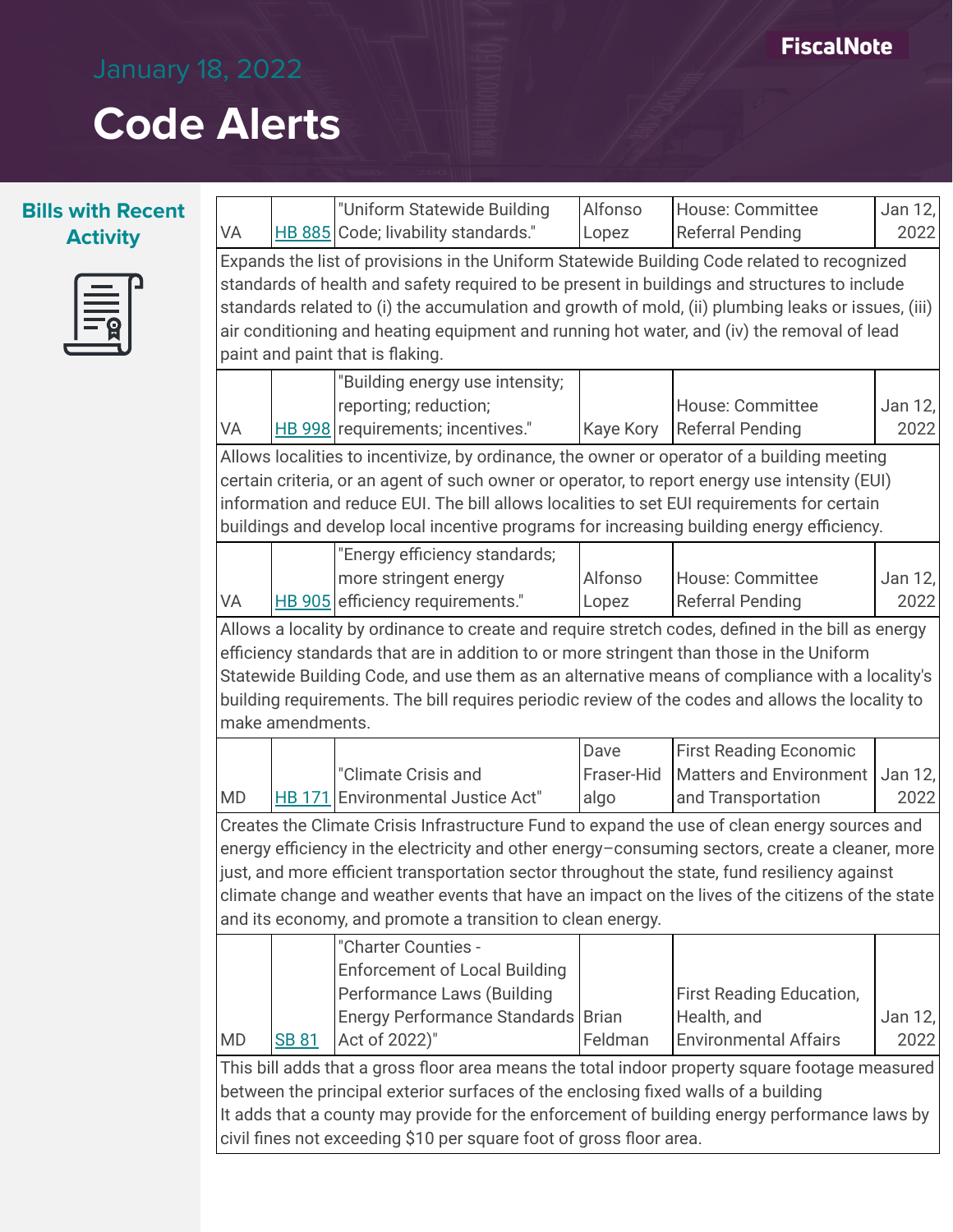$\Gamma$ 



|           |                       | "Charter Counties - Enforcement                                                                                                                                     |                          |                                                |         |
|-----------|-----------------------|---------------------------------------------------------------------------------------------------------------------------------------------------------------------|--------------------------|------------------------------------------------|---------|
|           |                       | of Local Building Performance<br>Laws (Building Energy                                                                                                              |                          |                                                |         |
|           |                       | Performance Standards Act of                                                                                                                                        |                          | <b>First Reading</b><br><b>Environment and</b> | Jan 12, |
| MD        | HB 61                 | $2022)$ "                                                                                                                                                           | Vaughn<br><b>Stewart</b> | Transportation                                 | 2022    |
|           |                       |                                                                                                                                                                     |                          |                                                |         |
|           |                       | This bill adds that a gross floor area means the total indoor property square footage measured                                                                      |                          |                                                |         |
|           |                       | between the principal exterior surfaces of the enclosing fixed walls of a building                                                                                  |                          |                                                |         |
|           |                       | It adds that a county may provide for the enforcement of building energy performance laws by<br>civil fines not exceeding \$10 per square foot of gross floor area. |                          |                                                |         |
|           |                       | "Department of General Services                                                                                                                                     |                          | <b>First Reading Health</b>                    |         |
|           |                       | - Energy-Conserving Standards                                                                                                                                       |                          | and Government                                 |         |
|           |                       | (Maryland Sustainable Buildings                                                                                                                                     |                          | Operations and                                 | Jan 12, |
| MD        | <b>HB 43</b>          | Act of 2022)"                                                                                                                                                       | <b>Terri Hill</b>        | Appropriations                                 | 2022    |
|           |                       | This bill directs the Department of General Services to establish and periodically update                                                                           |                          |                                                |         |
|           |                       | standards for State buildings to conserve energy and minimize adverse impacts on birds. It                                                                          |                          |                                                |         |
|           |                       | also requires the Maryland Green Building Council to include the standards in any                                                                                   |                          |                                                |         |
|           |                       | requirements that the Council establishes for participation in a higher performance building                                                                        |                          |                                                |         |
|           | program in the State. |                                                                                                                                                                     |                          |                                                |         |
|           |                       | "Relates to establishing the                                                                                                                                        |                          |                                                |         |
|           |                       | "Advanced Building Codes,                                                                                                                                           |                          |                                                |         |
|           |                       | Appliance and Equipment                                                                                                                                             | <b>Kevin</b>             |                                                | Jan 12, |
| <b>NY</b> |                       | S 7176 Efficiency Standards Act of 2021"   Parker                                                                                                                   |                          | 2ND REPORT CAL.                                | 2022    |
|           |                       | This bill establishes the Advanced Building Codes, Appliance, and Equipment Efficiency                                                                              |                          |                                                |         |
|           |                       | Standards Act of 2021. It adds the promotion of clean energy and the implementation of the                                                                          |                          |                                                |         |
|           |                       | climate agenda set forth in the NY State Climate Leadership and Community Protection Act to                                                                         |                          |                                                |         |
|           |                       | the State Energy Conservation Construction Code.                                                                                                                    |                          |                                                |         |
|           |                       |                                                                                                                                                                     |                          |                                                |         |
|           |                       | The bill also increases the efficiency standards of appliances and equipment by the State                                                                           |                          |                                                |         |
|           |                       | <b>Energy Conservation Construction Code.</b>                                                                                                                       |                          |                                                |         |
|           |                       |                                                                                                                                                                     |                          | Substitute S 4738                              |         |
|           |                       | "Relates to modular construction                                                                                                                                    |                          | action - ADVANCED                              | Jan 12, |
| NY        | A 2039   work"        |                                                                                                                                                                     | Erik Dilan               | <b>TO THIRD READING</b>                        | 2022    |
|           |                       | The bill provides that modular construction shall comply with any existing municipal licensing                                                                      |                          |                                                |         |
|           |                       | requirements for all electrical, plumbing, and fire suppression work.                                                                                               |                          |                                                |         |
|           |                       | "Requires nonpublic school                                                                                                                                          |                          |                                                |         |
|           |                       | buildings to be equipped with                                                                                                                                       | Ralph                    | Introduced, Referred to                        |         |
|           |                       | emergency light and panic alarm                                                                                                                                     | Caputo,                  | <b>Assembly Education</b>                      | Jan 11, |
| <b>NJ</b> | <u>A 404</u>          | linked to local law enforcement."                                                                                                                                   | <b>Tom Giblin</b>        | Committee                                      | 2022    |
|           |                       | Requires nonpublic school buildings to be equipped with emergency light and panic alarm                                                                             |                          |                                                |         |
|           |                       | linked to local law enforcement.                                                                                                                                    |                          |                                                |         |
|           |                       |                                                                                                                                                                     |                          |                                                |         |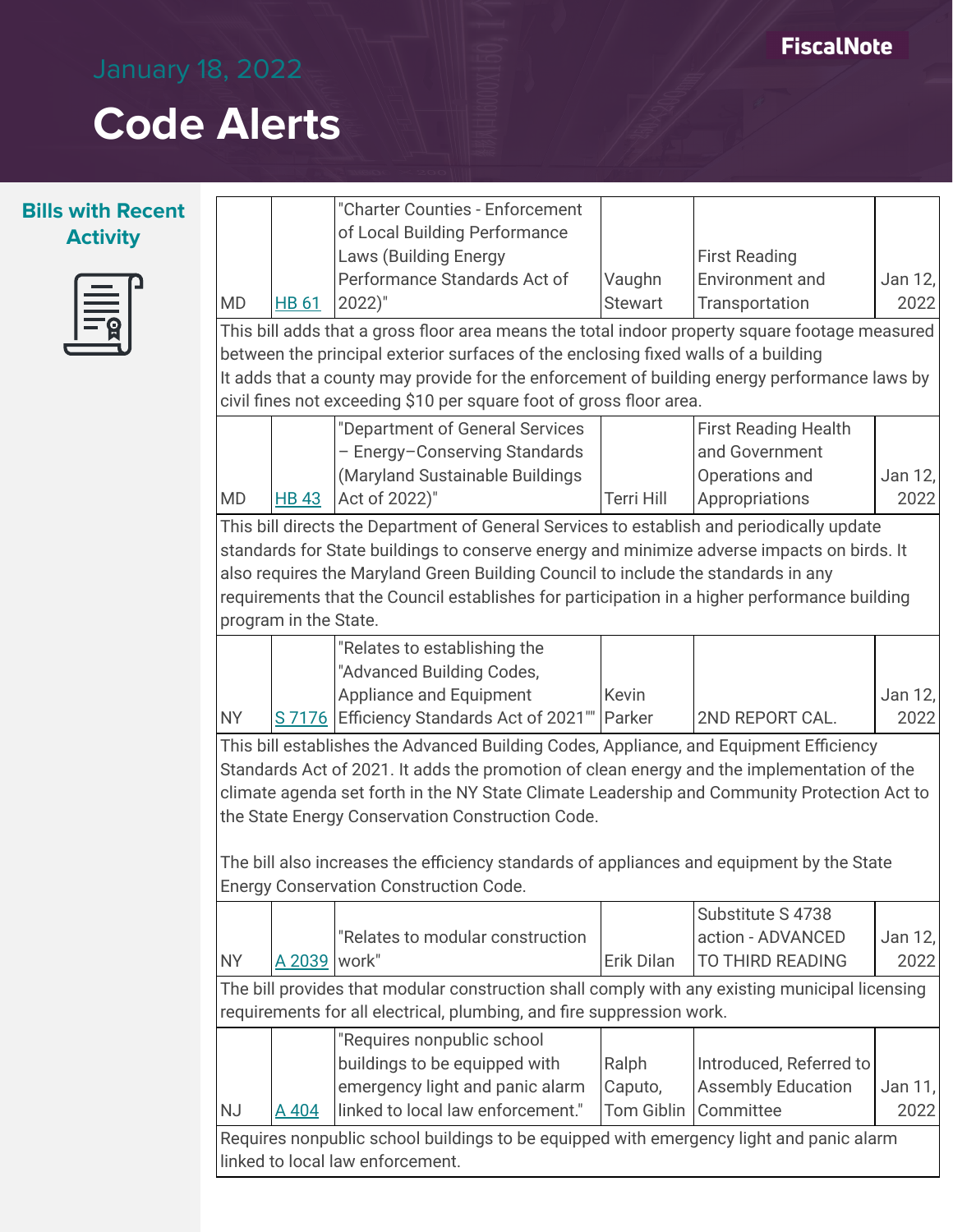#### **Bills with Recent Activity**



|           |                                                                                          | "Authorizes DCA, DEP, DOT, and                                                                       |                      | Referred to                  |         |  |  |
|-----------|------------------------------------------------------------------------------------------|------------------------------------------------------------------------------------------------------|----------------------|------------------------------|---------|--|--|
|           |                                                                                          | municipalities, to provide priority                                                                  |                      | Environment and              |         |  |  |
|           |                                                                                          | consideration to permit apps for                                                                     | Raj                  | Solid Waste                  | Jan 11, |  |  |
| <b>NJ</b> |                                                                                          | A 1949 green building projects."                                                                     | Mukherji             | Committee                    | 2022    |  |  |
|           |                                                                                          | This bill, would authorize municipalities, the Department of Community Affairs (DCA), the            |                      |                              |         |  |  |
|           |                                                                                          | Department of Environmental Protection (DEP), and the Department of Transportation (DOT),            |                      |                              |         |  |  |
|           |                                                                                          | to give priority consideration to permit applications for green building projects.                   |                      |                              |         |  |  |
|           |                                                                                          | The bill authorizes the governing body of a municipality to enact an ordinance requiring a           |                      |                              |         |  |  |
|           |                                                                                          | municipal agency to provide priority consideration to permit applications for green building         |                      |                              |         |  |  |
|           |                                                                                          | projects. In addition, the bill authorizes the DCA, DEP, and DOT to adopt rules and regulations      |                      |                              |         |  |  |
|           |                                                                                          | to give priority consideration to permit applications for green building projects.                   |                      |                              |         |  |  |
|           |                                                                                          | "Establishes fire safety standards                                                                   |                      |                              |         |  |  |
|           |                                                                                          | and protocols for certain light                                                                      |                      |                              |         |  |  |
|           |                                                                                          | frame residential construction;                                                                      |                      | Referred to                  |         |  |  |
|           |                                                                                          | requires placards identifying                                                                        |                      | Community and                |         |  |  |
|           |                                                                                          | primary structural systems of                                                                        |                      | <b>Urban Affairs</b>         | Jan 11, |  |  |
| <b>NJ</b> | S 180                                                                                    | buildings."                                                                                          | Brian Stack          | Committee                    | 2022    |  |  |
|           |                                                                                          | This bill would establish a number of fire safety standards for light frame construction of new      |                      |                              |         |  |  |
|           |                                                                                          | multiple dwellings, hotels, and rooming and boarding houses with more than two dwelling or           |                      |                              |         |  |  |
|           |                                                                                          | sleeping units, and a fire warden requirement for all light frame construction. Under the bill,      |                      |                              |         |  |  |
|           |                                                                                          | covered residential buildings may only be newly constructed utilizing light frame construction       |                      |                              |         |  |  |
|           |                                                                                          | if: (1) an automatic sprinkler system is installed throughout the building in accordance with        |                      |                              |         |  |  |
|           |                                                                                          | National Fire Protection Association (NFPA) 13; (2) the number of stories permitted is               |                      |                              |         |  |  |
|           |                                                                                          | measured from grade plane excluding any pedestals or podiums; (3) the fire partitions and            |                      |                              |         |  |  |
|           |                                                                                          | horizontal separations have a fire-resistance rating of at least two hours; (4) the fire partitions  |                      |                              |         |  |  |
|           |                                                                                          | extend from the foundation to the attic; (5) the fire walls are resistant to moisture and capable    |                      |                              |         |  |  |
|           |                                                                                          | of passing the hose stream test in accordance with the construction code; and (6) if any light       |                      |                              |         |  |  |
|           |                                                                                          | framing is unprotected, the building is limited to three stories and does not exceed 60 feet         |                      |                              |         |  |  |
|           |                                                                                          | above grade plane or, if all light framing is protected, the building is limited to four stories and |                      |                              |         |  |  |
|           |                                                                                          | does not exceed 85 feet above grade plane.                                                           |                      |                              |         |  |  |
|           |                                                                                          | "Requires bidders on public works                                                                    |                      | Referred to State Gov,       |         |  |  |
|           |                                                                                          | construction projects to submit                                                                      |                      | Wagering, Tourism &          |         |  |  |
|           |                                                                                          | information on fire safety                                                                           | Joe                  | <b>Historic Preservation</b> | Jan 11, |  |  |
| <b>NJ</b> | S 229                                                                                    | features."                                                                                           | Pennacchio Committee |                              | 2022    |  |  |
|           |                                                                                          | This bill requires a bidder on any contract for the construction, reconstruction, rehabilitation,    |                      |                              |         |  |  |
|           |                                                                                          | renovation, preservation, or improvement of any public building or of any public work to be          |                      |                              |         |  |  |
|           |                                                                                          | paid for in whole or in part with or out of public funds, to include in the bid documents detailed   |                      |                              |         |  |  |
|           |                                                                                          | information on all fire safety features that will be included in that project. If a bidder does not  |                      |                              |         |  |  |
|           |                                                                                          | propose the use of a sprinkler system to suppress fires and proposes, instead, the use of an         |                      |                              |         |  |  |
|           |                                                                                          | alternative technology, that bidder must provide a written explanation in the bid documents of       |                      |                              |         |  |  |
|           | why the alternative technology should be used instead of a sprinkler system, including a |                                                                                                      |                      |                              |         |  |  |

cost-benefit analysis of both a sprinkler system and the alternative technology.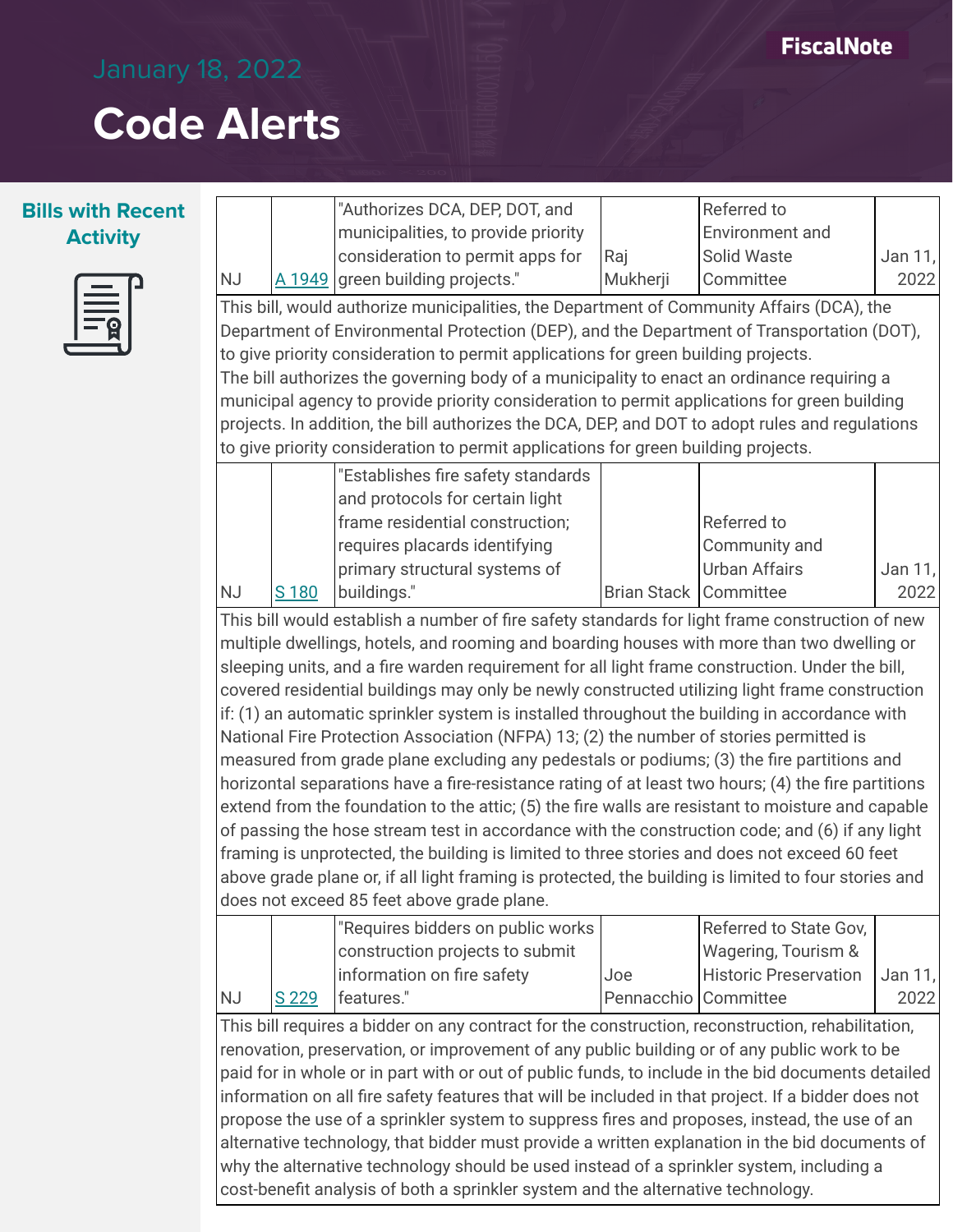т

## **Code Alerts**

 $\Gamma$ 



|                                                                                                 |       |                                                                                                                                                                                                                                                                                                                                                                                                                                                                                                                                                                                                                                                                                                                                                                                                                                                                                                                                                                                                                                                                                                                                                                                                                                                                                                                                                                                                                                                                                                                                                                                                                                                                                                                                                                                                                                                                                                                                                               |                    | Introduced in the                       |                 |
|-------------------------------------------------------------------------------------------------|-------|---------------------------------------------------------------------------------------------------------------------------------------------------------------------------------------------------------------------------------------------------------------------------------------------------------------------------------------------------------------------------------------------------------------------------------------------------------------------------------------------------------------------------------------------------------------------------------------------------------------------------------------------------------------------------------------------------------------------------------------------------------------------------------------------------------------------------------------------------------------------------------------------------------------------------------------------------------------------------------------------------------------------------------------------------------------------------------------------------------------------------------------------------------------------------------------------------------------------------------------------------------------------------------------------------------------------------------------------------------------------------------------------------------------------------------------------------------------------------------------------------------------------------------------------------------------------------------------------------------------------------------------------------------------------------------------------------------------------------------------------------------------------------------------------------------------------------------------------------------------------------------------------------------------------------------------------------------------|--------------------|-----------------------------------------|-----------------|
|                                                                                                 |       |                                                                                                                                                                                                                                                                                                                                                                                                                                                                                                                                                                                                                                                                                                                                                                                                                                                                                                                                                                                                                                                                                                                                                                                                                                                                                                                                                                                                                                                                                                                                                                                                                                                                                                                                                                                                                                                                                                                                                               | Linda              | Senate, Referred to                     |                 |
|                                                                                                 |       |                                                                                                                                                                                                                                                                                                                                                                                                                                                                                                                                                                                                                                                                                                                                                                                                                                                                                                                                                                                                                                                                                                                                                                                                                                                                                                                                                                                                                                                                                                                                                                                                                                                                                                                                                                                                                                                                                                                                                               | Greenstein,        | <b>Senate Environment</b>               |                 |
|                                                                                                 |       | "Establishes green infrastructure                                                                                                                                                                                                                                                                                                                                                                                                                                                                                                                                                                                                                                                                                                                                                                                                                                                                                                                                                                                                                                                                                                                                                                                                                                                                                                                                                                                                                                                                                                                                                                                                                                                                                                                                                                                                                                                                                                                             | Troy               | and Energy                              | Jan 11,         |
| <b>NJ</b>                                                                                       | S 277 | financing program."                                                                                                                                                                                                                                                                                                                                                                                                                                                                                                                                                                                                                                                                                                                                                                                                                                                                                                                                                                                                                                                                                                                                                                                                                                                                                                                                                                                                                                                                                                                                                                                                                                                                                                                                                                                                                                                                                                                                           | Singleton          | Committee                               | 2022            |
|                                                                                                 |       | The bill: 1) establishes a green infrastructure loan program (loan program) for the purpose of<br>acquiring and providing alternative low-cost financing for green infrastructure equipment and<br>installations accessible and affordable for utility customers, through a financing program<br>administered by the authority, and may include loans made to private entities who may lease<br>or provide green infrastructure equipment to utility customers, as well as direct loans to utility<br>customers, on terms approved by the authority; 2) authorizes the creation of green<br>infrastructure property consisting of all property, rights, and interests of the loan program,<br>which shall vest in the authority for the purpose of securing bond amounts payable under the<br>loan program, and other financing costs; 3) establishes a green infrastructure fee, a<br>non-bypassable bill fee imposed on and collected from those utility customers receiving a loan<br>made to finance the purchase or installation of green infrastructure equipment on the property<br>enhanced by the equipment under the loan program and, if there is an outstanding obligation<br>on the loan, that obligation is to be transferred to the new property owner; 4) authorizes the<br>authority to issue revenue bonds to finance the loan program; 5) establishes a green<br>infrastructure fund to be administered by the authority and to receive the proceeds of the<br>green infrastructure fee, green infrastructure property, the loan program and other monies<br>expended on the operations of the loan program, including through credits to utility customers<br>subject to the green infrastructure fee for reimbursement of excess green infrastructure fees<br>collected; and 6) authorizes the authority to issue up to \$200,000,000 in revenue bonds to<br>establish and administer the loan program.<br>"Powers of local governments; |                    | Senate: Referred to                     |                 |
| VA                                                                                              |       | additional powers; energy<br>SB 452 efficiency of buildings."                                                                                                                                                                                                                                                                                                                                                                                                                                                                                                                                                                                                                                                                                                                                                                                                                                                                                                                                                                                                                                                                                                                                                                                                                                                                                                                                                                                                                                                                                                                                                                                                                                                                                                                                                                                                                                                                                                 | Jennifer<br>Boysko | <b>Committee on Local</b><br>Government | Jan 11,<br>2022 |
|                                                                                                 |       |                                                                                                                                                                                                                                                                                                                                                                                                                                                                                                                                                                                                                                                                                                                                                                                                                                                                                                                                                                                                                                                                                                                                                                                                                                                                                                                                                                                                                                                                                                                                                                                                                                                                                                                                                                                                                                                                                                                                                               |                    |                                         |                 |
|                                                                                                 |       | Powers of local governments; additional powers; energy efficiency of buildings. Requires the<br>Board of Housing and Community Development to adopt optional building energy efficiency<br>standards and allows localities to adopt and enforce these standards.                                                                                                                                                                                                                                                                                                                                                                                                                                                                                                                                                                                                                                                                                                                                                                                                                                                                                                                                                                                                                                                                                                                                                                                                                                                                                                                                                                                                                                                                                                                                                                                                                                                                                              |                    |                                         |                 |
|                                                                                                 |       | "Uniform Statewide Building                                                                                                                                                                                                                                                                                                                                                                                                                                                                                                                                                                                                                                                                                                                                                                                                                                                                                                                                                                                                                                                                                                                                                                                                                                                                                                                                                                                                                                                                                                                                                                                                                                                                                                                                                                                                                                                                                                                                   |                    |                                         |                 |
|                                                                                                 |       | Code; local building codes and                                                                                                                                                                                                                                                                                                                                                                                                                                                                                                                                                                                                                                                                                                                                                                                                                                                                                                                                                                                                                                                                                                                                                                                                                                                                                                                                                                                                                                                                                                                                                                                                                                                                                                                                                                                                                                                                                                                                |                    | House: Committee                        | Jan 11,         |
| VA                                                                                              |       | HB 701 regulations; energy efficiency."                                                                                                                                                                                                                                                                                                                                                                                                                                                                                                                                                                                                                                                                                                                                                                                                                                                                                                                                                                                                                                                                                                                                                                                                                                                                                                                                                                                                                                                                                                                                                                                                                                                                                                                                                                                                                                                                                                                       | <b>Kaye Kory</b>   | <b>Referral Pending</b>                 | 2022            |
| efficiency and conservation if the standards outlined in such provisions and regulations are as |       | Provides that the Uniform Statewide Building Code (the Building Code) shall not supersede the<br>building code provisions and regulations adopted by a locality that are related to energy                                                                                                                                                                                                                                                                                                                                                                                                                                                                                                                                                                                                                                                                                                                                                                                                                                                                                                                                                                                                                                                                                                                                                                                                                                                                                                                                                                                                                                                                                                                                                                                                                                                                                                                                                                    |                    |                                         |                 |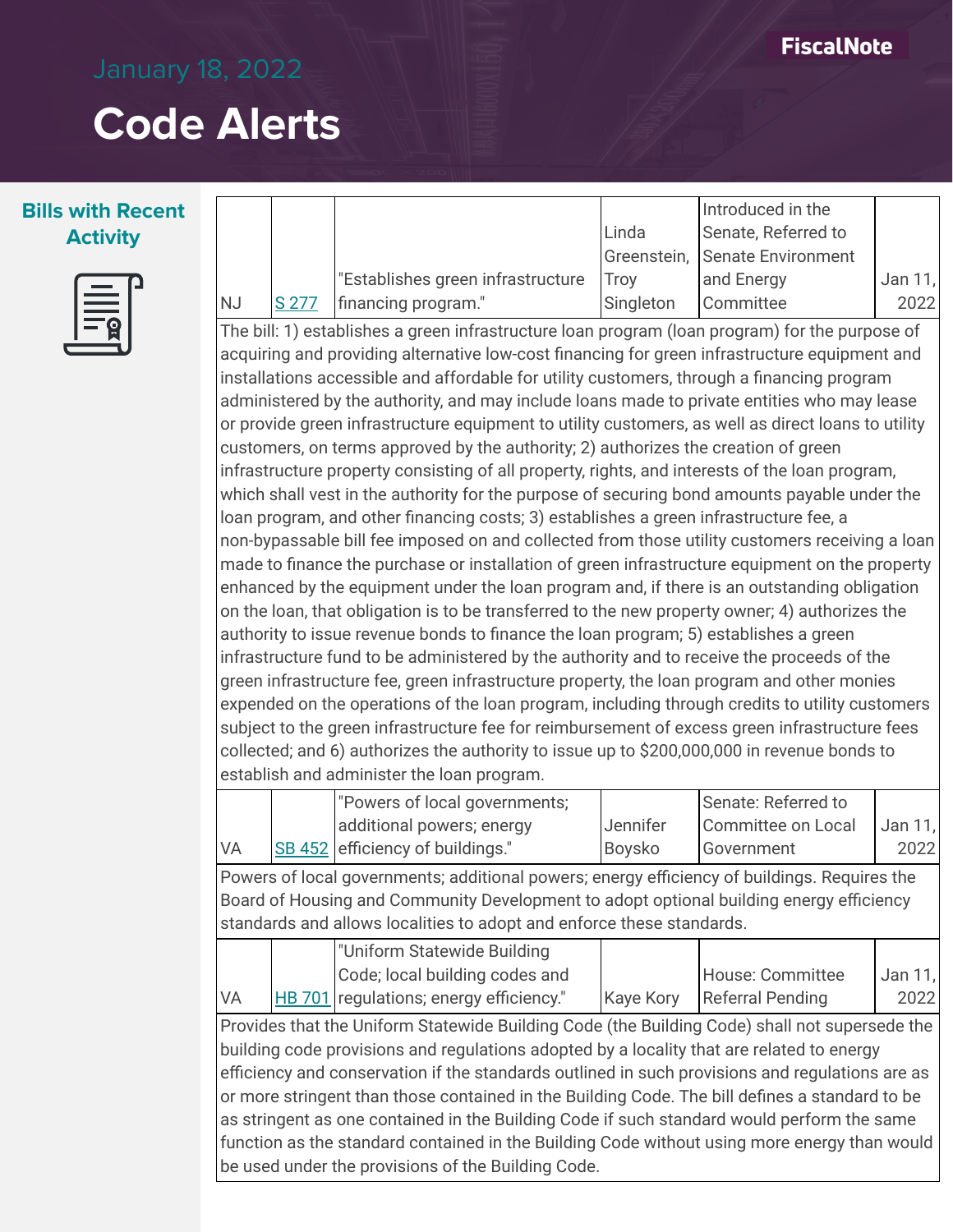

|                                                                                                                                                                                                           |                                                      | "State agencies and localities;                                                                      |                | Referred to Com. on       |         |  |  |  |
|-----------------------------------------------------------------------------------------------------------------------------------------------------------------------------------------------------------|------------------------------------------------------|------------------------------------------------------------------------------------------------------|----------------|---------------------------|---------|--|--|--|
|                                                                                                                                                                                                           |                                                      | solar-ready roof requirements,                                                                       | <b>Barbara</b> | General Laws and          | Jan 11, |  |  |  |
| VA                                                                                                                                                                                                        | <b>SB 290</b>                                        | etc."                                                                                                | Favola         | Technology                | 2022    |  |  |  |
|                                                                                                                                                                                                           |                                                      | Requires any executive branch agency or institution and any locality entering the design phase       |                |                           |         |  |  |  |
|                                                                                                                                                                                                           |                                                      | for the construction of a new building greater than 5,000 gross square feet in size, or the          |                |                           |         |  |  |  |
|                                                                                                                                                                                                           |                                                      | renovation of a building where the cost of the renovation exceeds 50 percent of the value of         |                |                           |         |  |  |  |
|                                                                                                                                                                                                           |                                                      | the building, to ensure that such building includes a solar-ready roof, defined in the bill as       |                |                           |         |  |  |  |
|                                                                                                                                                                                                           |                                                      | having the structural capability to accept the increased load from solar panels, proper sizing of    |                |                           |         |  |  |  |
|                                                                                                                                                                                                           |                                                      | the electrical panel, installation of conduit and wire from the roof to the electrical panel, use of |                |                           |         |  |  |  |
|                                                                                                                                                                                                           |                                                      | solar-appropriate roof membranes and other roofing materials, and clustering of vents and            |                |                           |         |  |  |  |
|                                                                                                                                                                                                           |                                                      | non-solar equipment to maximize available space for solar panels.                                    |                |                           |         |  |  |  |
|                                                                                                                                                                                                           |                                                      |                                                                                                      |                | Referred to Com. on       |         |  |  |  |
|                                                                                                                                                                                                           |                                                      |                                                                                                      |                | Agriculture,              |         |  |  |  |
|                                                                                                                                                                                                           |                                                      |                                                                                                      | Ghazala        | Conservation and          | Jan 11, |  |  |  |
| VA                                                                                                                                                                                                        |                                                      | SB 272   "Lower carbon concrete; report."                                                            | Hashmi         | <b>Natural Resources</b>  | 2022    |  |  |  |
|                                                                                                                                                                                                           |                                                      |                                                                                                      |                |                           |         |  |  |  |
|                                                                                                                                                                                                           |                                                      | Provides a performance bonus for contractors to utilize approved lower carbon concrete               |                |                           |         |  |  |  |
|                                                                                                                                                                                                           |                                                      | products in projects with the Department of General Services (DGS) and the Department of             |                |                           |         |  |  |  |
|                                                                                                                                                                                                           |                                                      | Transportation (VDOT). The bill directs the Department of Environmental Quality to develop, in       |                |                           |         |  |  |  |
|                                                                                                                                                                                                           |                                                      | conjunction with DGS and VDOT, the baseline for determining if a concrete product is lower           |                |                           |         |  |  |  |
|                                                                                                                                                                                                           |                                                      | carbon concrete. The bill requires VDOT and DGS to report annually to the Governor and the           |                |                           |         |  |  |  |
|                                                                                                                                                                                                           |                                                      | General Assembly concerning the use of the performance bonus. The bill also creates a                |                |                           |         |  |  |  |
|                                                                                                                                                                                                           |                                                      | nonrefundable tax credit for taxable years beginning on and after January 1, 2022, but before        |                |                           |         |  |  |  |
|                                                                                                                                                                                                           |                                                      | January 1, 2026, for certain technology implementation costs incurred by concrete producers          |                |                           |         |  |  |  |
|                                                                                                                                                                                                           |                                                      | in the production of lower carbon concrete equal to the amount actually paid by the producer         |                |                           |         |  |  |  |
|                                                                                                                                                                                                           |                                                      | for the technology implementation, up to a maximum of \$5,000.                                       |                |                           |         |  |  |  |
|                                                                                                                                                                                                           |                                                      | "State agencies and localities;                                                                      | Suhas          |                           |         |  |  |  |
|                                                                                                                                                                                                           |                                                      | solar-ready roof requirements,                                                                       | Subramany      | <b>Committee Referral</b> | Jan 11, |  |  |  |
| VA                                                                                                                                                                                                        | <b>HB 471</b>                                        | etc."                                                                                                | am             | Pending                   | 2022    |  |  |  |
|                                                                                                                                                                                                           |                                                      | Requires any executive branch agency or institution and any locality entering the design phase       |                |                           |         |  |  |  |
|                                                                                                                                                                                                           |                                                      | for the construction of a new building greater than 5,000 gross square feet in size, or the          |                |                           |         |  |  |  |
|                                                                                                                                                                                                           |                                                      | renovation of a building where the cost of the renovation exceeds 50 percent of the value of         |                |                           |         |  |  |  |
| the building, to ensure that such building includes a solar-ready roof, defined in the bill as                                                                                                            |                                                      |                                                                                                      |                |                           |         |  |  |  |
|                                                                                                                                                                                                           |                                                      |                                                                                                      |                |                           |         |  |  |  |
| having the structural capability to accept the increased load from solar panels, proper sizing of<br>the electrical panel, installation of conduit and wire from the roof to the electrical panel, use of |                                                      |                                                                                                      |                |                           |         |  |  |  |
| solar-appropriate roof membranes and other roofing materials, and clustering of vents and                                                                                                                 |                                                      |                                                                                                      |                |                           |         |  |  |  |
|                                                                                                                                                                                                           |                                                      | non-solar equipment to maximize available space for solar panels.                                    |                |                           |         |  |  |  |
|                                                                                                                                                                                                           |                                                      |                                                                                                      |                |                           |         |  |  |  |
|                                                                                                                                                                                                           |                                                      | The bill also requires new public school buildings and facilities, and improvements and              |                |                           |         |  |  |  |
|                                                                                                                                                                                                           |                                                      | renovations to existing public school buildings and facilities where the cost of the renovation      |                |                           |         |  |  |  |
|                                                                                                                                                                                                           |                                                      | exceeds 50 percent of the value of the building to be designed, constructed, maintained, and         |                |                           |         |  |  |  |
|                                                                                                                                                                                                           |                                                      |                                                                                                      |                |                           |         |  |  |  |
|                                                                                                                                                                                                           | operated to generate more electricity than consumed. |                                                                                                      |                |                           |         |  |  |  |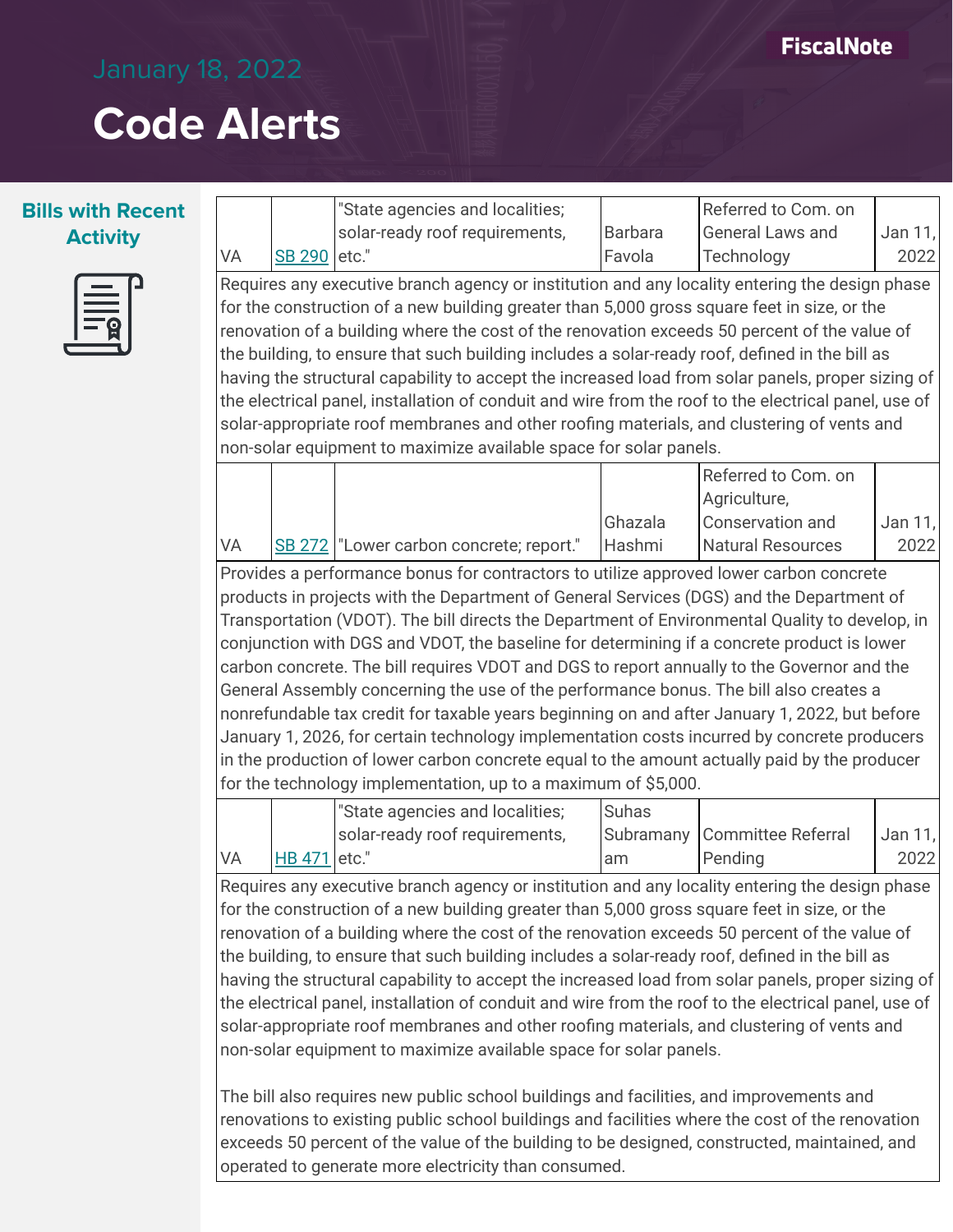### **FiscalNote**

# **Code Alerts**



|                                                                                                                                                                                                                                                                                                                                                                                                                                                                                  |      | "Energy Security and Disaster                                                                                                                                            | Joy             |                                | Jan 11, |  |  |
|----------------------------------------------------------------------------------------------------------------------------------------------------------------------------------------------------------------------------------------------------------------------------------------------------------------------------------------------------------------------------------------------------------------------------------------------------------------------------------|------|--------------------------------------------------------------------------------------------------------------------------------------------------------------------------|-----------------|--------------------------------|---------|--|--|
| FL                                                                                                                                                                                                                                                                                                                                                                                                                                                                               |      | HB 767 Resilience Pilot Program"                                                                                                                                         |                 | Goff-Marcil 1st Reading        | 2022    |  |  |
| This bill would establish a security and disaster resilience pilot program. The purpose of the<br>pilot program is to encourage the implementation of and demonstrate the effectiveness of<br>distributed energy generation and energy storage technologies to provide for the energy needs<br>of critical disaster resilience facilities during a natural disaster or a declared state of<br>emergency.                                                                         |      |                                                                                                                                                                          |                 |                                |         |  |  |
|                                                                                                                                                                                                                                                                                                                                                                                                                                                                                  |      |                                                                                                                                                                          | Kelly           |                                | Jan 11, |  |  |
| FL                                                                                                                                                                                                                                                                                                                                                                                                                                                                               |      | <b>HB 491</b>   "Energy"                                                                                                                                                 | Skidmore        | 1st Reading                    | 2022    |  |  |
|                                                                                                                                                                                                                                                                                                                                                                                                                                                                                  |      | No bill text yet. The bill will provide for energy efficiency of state buildings and a statewide                                                                         |                 |                                |         |  |  |
|                                                                                                                                                                                                                                                                                                                                                                                                                                                                                  |      | policy for renewable energy resource & efficiency.                                                                                                                       |                 |                                |         |  |  |
|                                                                                                                                                                                                                                                                                                                                                                                                                                                                                  |      | "Standards for Buildings and                                                                                                                                             |                 |                                | Jan 11, |  |  |
| FL                                                                                                                                                                                                                                                                                                                                                                                                                                                                               |      | SB 626 Firesafety"                                                                                                                                                       |                 | Tom Wright   Introduced -SJ 39 | 2022    |  |  |
|                                                                                                                                                                                                                                                                                                                                                                                                                                                                                  |      | Providing for a contingent effective date of updates to the Florida Building Code and for a<br>contingent effective date of updates to the Florida Fire Prevention Code. |                 |                                |         |  |  |
|                                                                                                                                                                                                                                                                                                                                                                                                                                                                                  |      | "Building energy efficiency                                                                                                                                              |                 |                                |         |  |  |
|                                                                                                                                                                                                                                                                                                                                                                                                                                                                                  | AB   | standards: solar reflectance of                                                                                                                                          | Marc            | Re-referred to Com.            | Jan 11, |  |  |
| СA                                                                                                                                                                                                                                                                                                                                                                                                                                                                               | 1227 | roofs."                                                                                                                                                                  | Levine          | on APPR.                       | 2022    |  |  |
| building standards for alterations to existing low-rise, steep-sloped roof residential buildings<br>with the goal of increasing the value of minimum aged solar reflectance up to 0.40 in the 2033<br>standard and the goal of expanding the range of climate zones in which minimum aged solar<br>reflectance values are prescribed for those alterations, as provided.                                                                                                         |      |                                                                                                                                                                          |                 |                                |         |  |  |
|                                                                                                                                                                                                                                                                                                                                                                                                                                                                                  |      | "Enacts the carbon dioxide                                                                                                                                               |                 | Referred to Envr.              | Jan 10, |  |  |
| <b>NY</b>                                                                                                                                                                                                                                                                                                                                                                                                                                                                        |      | A 8597 removal leadership act; repealer"                                                                                                                                 | <b>Pat Fahy</b> | Conservation                   | 2022    |  |  |
| Establishes the "Carbon Dioxide Removal Leadership Act."<br>Directs New York State to procure carbon dioxide removal services pursuant to paragraph b of<br>subdivision four of section 75-0109 of the environmental conservation law.<br>Carbon Dioxide Removing method may include direct air carbon capture with durable geologic<br>sequestration, or utilization in the built environment including concrete, long-lived plastics,<br>carbon fiber, or other durable goods. |      |                                                                                                                                                                          |                 |                                |         |  |  |
|                                                                                                                                                                                                                                                                                                                                                                                                                                                                                  |      | "Electric utilities; clarifies                                                                                                                                           |                 | Referred to                    |         |  |  |
|                                                                                                                                                                                                                                                                                                                                                                                                                                                                                  |      | definition of energy efficiency                                                                                                                                          | Ghazala         | Committee on                   | Jan 10, |  |  |
| VA                                                                                                                                                                                                                                                                                                                                                                                                                                                                               |      | SB 160 programs."                                                                                                                                                        | Hashmi          | <b>Commerce and Labor</b>      | 2022    |  |  |
|                                                                                                                                                                                                                                                                                                                                                                                                                                                                                  |      | Provides that energy efficiency programs may include electrification, including measures that                                                                            |                 |                                |         |  |  |
| electrify space heating, water heating, cooling, drying, cooking, industrial processes, and other<br>building and industrial end uses that would otherwise be served by on-site combustion of<br>fossil fuels provided that the electrification measures reduce total on-site energy<br>consumption.                                                                                                                                                                             |      |                                                                                                                                                                          |                 |                                |         |  |  |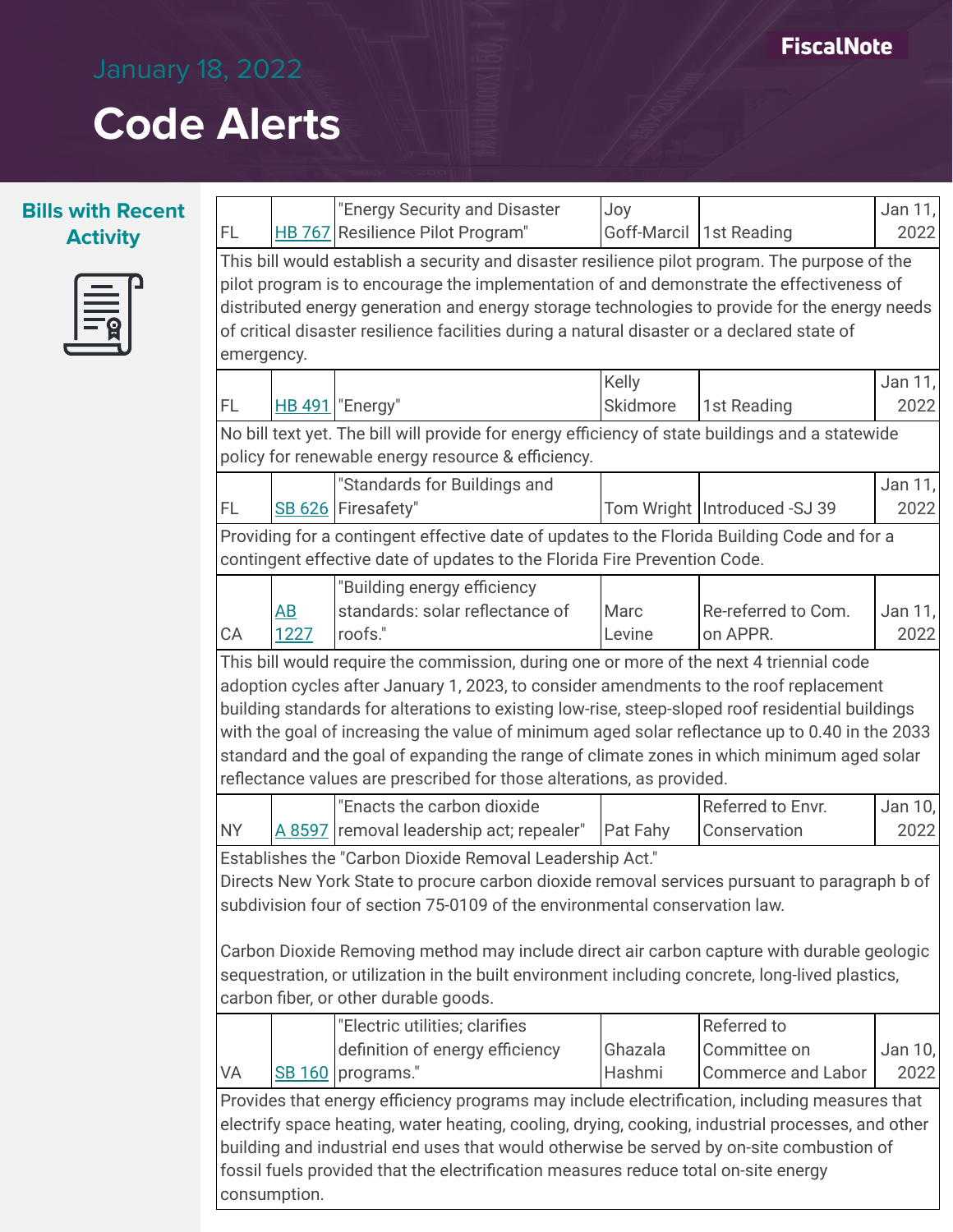### **Bills with Recent Activity**



|                                                                                                |                                                                                               | "Concerning green roofs on large                                                                |          | First reading, referred to |         |  |  |
|------------------------------------------------------------------------------------------------|-----------------------------------------------------------------------------------------------|-------------------------------------------------------------------------------------------------|----------|----------------------------|---------|--|--|
|                                                                                                | SB                                                                                            | commercial and multifamily                                                                      | Mona     | Environment, Energy &      | Jan 10, |  |  |
| WA                                                                                             | 5732                                                                                          | buildings."                                                                                     | Das      | Technology.                | 2022    |  |  |
|                                                                                                |                                                                                               | This bill directs the state building code council to adopt rules for the green roof and solar   |          |                            |         |  |  |
|                                                                                                |                                                                                               | requirements by December 31, 2024. Rules adopted by the state building code council must        |          |                            |         |  |  |
|                                                                                                |                                                                                               | consider applicable national and international standards.                                       |          |                            |         |  |  |
|                                                                                                |                                                                                               | All covered buildings must include a combination of solar energy panels and green roof          |          |                            |         |  |  |
|                                                                                                |                                                                                               | covering 70 percent of the gross roof area in accordance with specified rules.                  |          |                            |         |  |  |
|                                                                                                |                                                                                               | "Modifying the regulation of gas                                                                |          |                            |         |  |  |
|                                                                                                | $H$ B                                                                                         | companies to achieve reductions in                                                              | Alex     | First reading, referred to | Jan 10, |  |  |
| WA                                                                                             | 1766                                                                                          | greenhouse gas emissions."                                                                      | Ramel    | Environment & Energy.      | 2022    |  |  |
|                                                                                                |                                                                                               | This bill adds that each gas company must develop and implement a clean heat transition plan    |          |                            |         |  |  |
|                                                                                                |                                                                                               | for the purposes of: Meeting the state's greenhouse gas emissions limits with respect to fossil |          |                            |         |  |  |
|                                                                                                |                                                                                               | natural gas combustion; limiting the expansion of the natural gas system for residential and    |          |                            |         |  |  |
|                                                                                                |                                                                                               | commercial space and water heating; advancing the use of high-efficiency electric equipment     |          |                            |         |  |  |
|                                                                                                |                                                                                               | and production and distribution of clean fuels; and ensuring the safe and equitable transition  |          |                            |         |  |  |
|                                                                                                |                                                                                               | of the natural gas system.                                                                      |          |                            |         |  |  |
|                                                                                                | H <sub>B</sub>                                                                                | "Reducing greenhouse gas                                                                        | David    | First reading, referred to | Jan 10, |  |  |
| WA                                                                                             | 1774                                                                                          | emissions in buildings."                                                                        | Hackney  | Environment & Energy.      | 2022    |  |  |
|                                                                                                |                                                                                               | This bill provides that by December 1, 2023, the department must adopt by rule a state energy   |          |                            |         |  |  |
|                                                                                                | management and benchmarking requirement for tier 2 covered buildings. In developing energy    |                                                                                                 |          |                            |         |  |  |
|                                                                                                | performance standards under this chapter, the department may establish targets for            |                                                                                                 |          |                            |         |  |  |
|                                                                                                |                                                                                               | greenhouse gas-adjusted energy use intensity to maximize reductions of greenhouse gas           |          |                            |         |  |  |
|                                                                                                |                                                                                               | emissions from the building sector.                                                             |          |                            |         |  |  |
|                                                                                                |                                                                                               | "Modifying the regulation of gas                                                                |          | First reading, referred to |         |  |  |
|                                                                                                | SB                                                                                            | companies to achieve reductions in                                                              | Liz      | Environment, Energy &      | Jan 10, |  |  |
| <b>WA</b>                                                                                      | 5668                                                                                          | greenhouse gas emissions."                                                                      | Lovelett | Technology.                | 2022    |  |  |
|                                                                                                | This bill adds that each gas company must develop and implement a clean heat transition plan  |                                                                                                 |          |                            |         |  |  |
|                                                                                                |                                                                                               | for the purposes of: Meeting the state's greenhouse gas emissions limits with respect to fossil |          |                            |         |  |  |
|                                                                                                |                                                                                               | natural gas combustion; limiting the expansion of the natural gas system for residential and    |          |                            |         |  |  |
| commercial space and water heating; advancing the use of high-efficiency electric equipment    |                                                                                               |                                                                                                 |          |                            |         |  |  |
| and production and distribution of clean fuels; and ensuring the safe and equitable transition |                                                                                               |                                                                                                 |          |                            |         |  |  |
| of the natural gas system.                                                                     |                                                                                               |                                                                                                 |          |                            |         |  |  |
|                                                                                                | S <sub>B</sub>                                                                                |                                                                                                 | Marko    | referred to Environment,   | Jan 10, |  |  |
| WA                                                                                             | 5669                                                                                          | "Strengthening energy codes."                                                                   | Liias    | Energy & Technology.       | 2022    |  |  |
| This bill adds that the state must require construction of increasingly low-emission energy    |                                                                                               |                                                                                                 |          |                            |         |  |  |
|                                                                                                | efficient homes and buildings and achieve construction of zero fossil-fuel greenhouse gas     |                                                                                                 |          |                            |         |  |  |
|                                                                                                | emission homes and buildings by 2030. Top categories of clean energy jobs in the buildings    |                                                                                                 |          |                            |         |  |  |
| sector include: High-efficiency heating, ventilation, and air conditioning; energy efficiency  |                                                                                               |                                                                                                 |          |                            |         |  |  |
|                                                                                                | technologies; and renewable heating and cooling. As the fastest growing clean energy          |                                                                                                 |          |                            |         |  |  |
|                                                                                                | industries in our state, work in these areas also supports job creation in other construction |                                                                                                 |          |                            |         |  |  |

trades, which is a critical component of a clean energy economic recovery strategy.